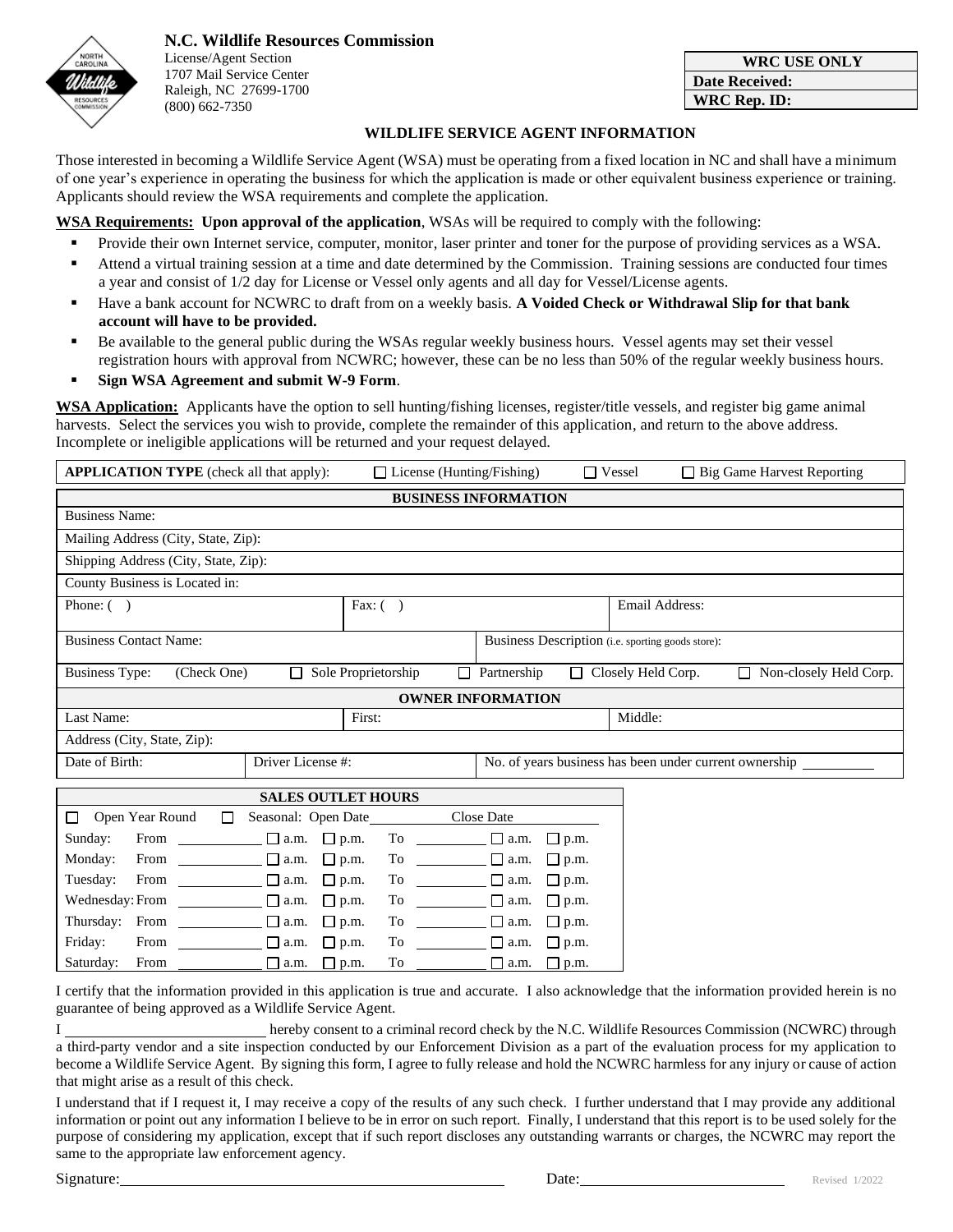## NORTH RESOURCE

## **WILDLIFE SERVICE AGENT AGREEMENT** Approved By:

Required under authority of G.S. 113-270.1.

Sales Outlet #

THIS AGREEMENT by and between

Print Business Name

a Wildlife Service Agent, hereinafter referred to as the "WSA", and the N.C. Wildlife Resources Commission, hereinafter referred to as "NCWRC" is effective on the date of signature by the WSA representative and supersedes any previous Agreement between the WSA and the NCWRC. Compliance with all provisions of the Agreement is necessary to continue appointment as a WSA.

THE PARTIES agree to the following terms and conditions:

- 1. The WSA agrees to provide the sale of NCWRC licenses which include hunting, fishing, and other licenses, permits, applications, vessel transactions, and other items in conformity with this Agreement. Such sales shall be made only at the location identified in the WSA application and shall be made using the NCWRC's Automated License and Vessel Information Network (ALVIN) which is available to the WSA through a website. The WSA further agrees to comply with all applicable laws, all NCWRC rules and regulations currently in effect or that may be promulgated during the term of this Agreement, and official administrative directives to the WSA issued by the NCWRC. The NCWRC agrees to communicate special information, instructions, and messages of general interest to the WSA through the ALVIN website.
- 2. The WSA agrees to sell all vessel transactions, licenses, permits, applications, and other items authorized by this Agreement at fees established by State statute or NCWRC rule. No additional fees may be charged by the WSA for any transaction processed or license sold, and the collection of any such unauthorized fee shall be grounds for immediate termination of the WSA appointment.
- 3. The WSA agrees to hold in trust for the State of North Carolina all fees collected from the sale of vessel transactions, licenses, permits, applications, and other items except those WSA fees provided by law or authorized by the NCWRC to be retained by the WSA. The WSA agrees to remit all funds held in trust for the State of North Carolina in the manner and times directed by the NCWRC.
- 4. The parties agree that the WSA shall sell a minimum of \$1,000 in transaction sales annually in order to remain eligible to participate as a WSA under the terms of this Agreement.
- 5. The WSA agrees to be bound by the performance requirements set forth in the ALVIN Manual issued by the NCWRC and by any subsequent modifications to the ALVIN Manual. The WSA further agrees to provide accurate and reliable information and instruction to persons who seek assistance with regard to current laws and rules.
- 6. The WSA agrees to never share data contained within the ALVIN system. Data collected and stored in ALVIN is not public record and should only be used to assist customers with NCWRC transactions.
- 7. The parties agree that unless otherwise specified the WSA shall provide service to all persons seeking assistance with matters related to the duties of a WSA during regular business hours. The NCWRC agrees that those WSAs processing vessel transactions may establish hours equivalent to 50 percent of their regular business hours to process vessel transactions only. The WSA agrees to provide the NCWRC a list of those pre-established hours at the time of application. The WSA further agrees to post these hours where they are visible to the public.
- 8. The NCWRC agrees to provide training, materials, and supplies necessary to provide services as a WSA. All materials and supplies provided to the WSA by the NCWRC remain the property of the NCWRC. If any records, supplies, forms, or materials related to the operations of the WSA are damaged, lost, stolen, or destroyed, the WSA agrees to notify the NCWRC, by telephone within 48 hours of the occurrence and to submit a written report within 10 days thereafter.
- 9. The WSA agrees to provide a computer, monitor, keyboard (computer equipment), laser printer, toner, and Internet access for the purpose of providing services as a WSA.
- 10. Both parties agree to the equipment, Internet access, and technical support terms and conditions as outlined below.
	- a) Upon completion of the WSA training, the NCWRC agrees to provide access to the ALVIN website in order to perform transactions required by the NCWRC.
	- b) The NCWRC agrees to provide technical support for ALVIN website. The NCWRC will not provide technical support, trouble-shooting, or maintenance for WSA-owned equipment or WSA-provided Internet service.

11. The WSA agrees to mail all transaction documentation to the NCWRC daily.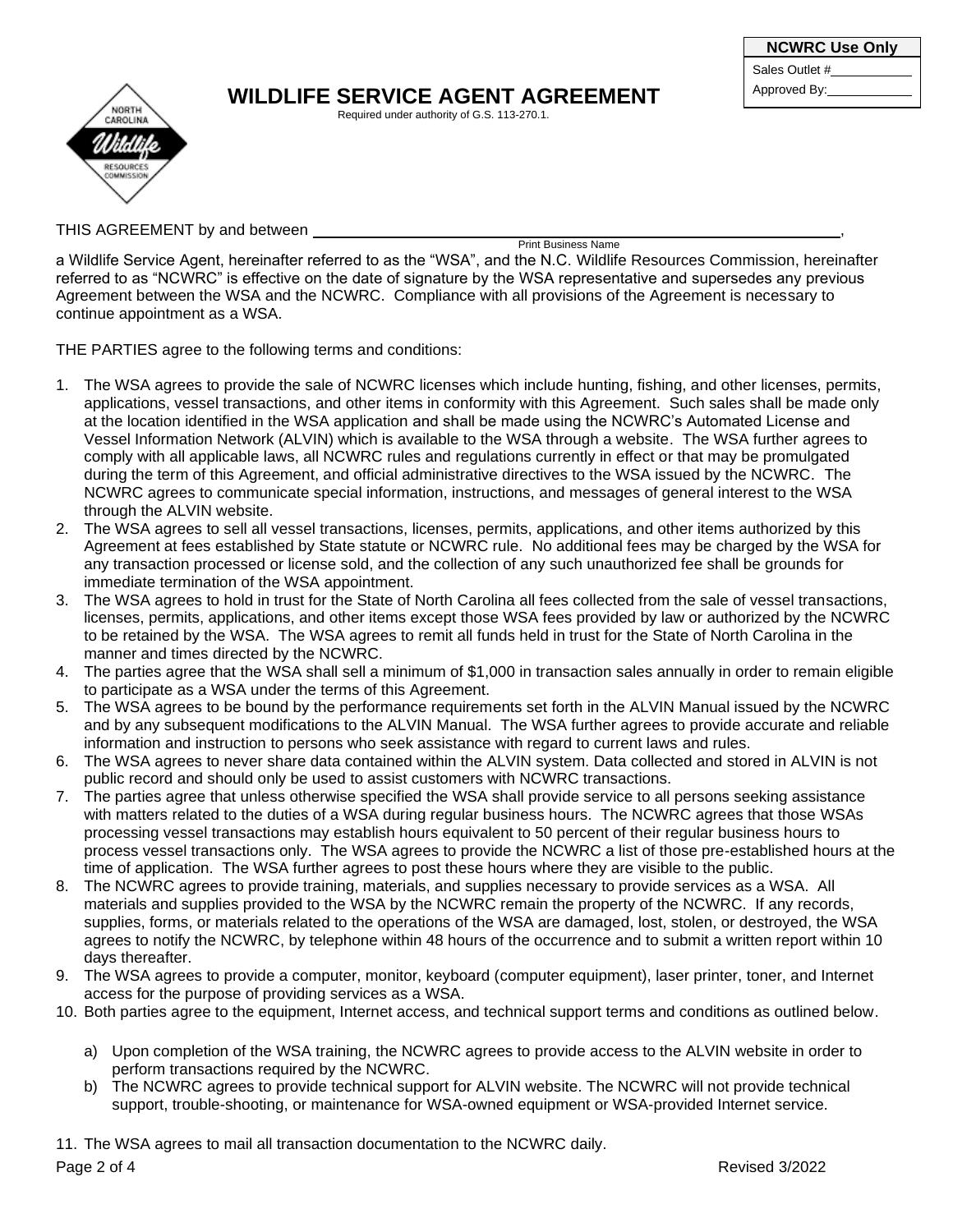- 12. The WSA agrees that the information contained in the WSA application and in any financial statements is complete and accurate at the time this Agreement is made. The WSA further agrees to notify the NCWRC of any changes to the original application for appointment, such as business name, address, agent contact information, bank account information, business hours and other information related to agent appointment, immediately upon its change.
- 13. The WSA appointment and the rights and obligations established by this Agreement are NOT assignable or transferable. The WSA agrees to notify the NCWRC if the ownership of the business, location or management changes, at which point, this Agreement becomes null and void. Written notice of any change in ownership, location, or management shall be sent to the NCWRC at least 10 days prior to the change. If desired, the new owner may submit an application for a new WSA Agreement pursuant to the NCWRC's administrative rules. The WSA further agrees to provide the NCWRC written notice at least 10 days in advance of any transfer of fifty percent (50%) or more of the equity of the WSA's business.
- 14. This Agreement may be terminated at any time by either party by providing a written notice at least 30 days in advance of the date on which termination is to become effective.
- 15. Upon termination the NCWRC will provide instructions for the resigning WSA on the required procedures for returning all supplies and equipment and settling the account. Upon resignation of appointment, the WSA agrees to return all NCWRC supplies and equipment to the NCWRC and settle the WSA financial account within 10 days of receipt of such instructions from the NCWRC.
- 16. The parties agree that the NCWRC may, at its discretion, temporarily suspend the WSA appointment for failure to comply with the terms and conditions set forth in this Agreement or with any administrative rules/directives related to performance as a WSA. Deficiencies that shall at a minimum result in temporary suspension include, but are not limited to:
- a) failure to deposit sufficient funds one or two times to cover the electronic transfer of funds each week;
- b) failure to operate as a public convenience as specified in this Agreement one or two times;
- c) failure to provide proper and correct information one or two times about wildlife transactions and related issues to customers as documented by customer complaints or NCWRC inspections;
- d) failure to submit or return all required documentation for transactions one or two times, as outlined in this Agreement;
- e) failure to safeguard or care for the NCWRC supplies; or
- f) any other act or omission by the WSA that results in financial loss or that reflects poorly on the NCWRC.
- 17. The parties agree that temporary suspension is effective immediately upon notice to the WSA that states the grounds for temporary suspension and provides that the WSA may request a hearing within 5 working days if the WSA contests the grounds for suspension. The NCWRC agrees that if the initial notification is not in writing, it shall be followed by written notice of temporary suspension containing the same information. The WSA agrees that an employee of the NCWRC may enter the premises and impound all property issued or entitled to by the NCWRC such as equipment, moneys, record books, reports, license forms, other documents and materials pertinent to the WSA being temporarily suspended. The NCWRC agrees to make the impounded property, or copies of it, available to the WSA during the period of temporary suspension. The parties agree that if a hearing is requested, it shall be before the NCWRC's Executive Director or his designee and shall be held at a location specified by the Executive Director. The decision of the Executive Director shall be final and binding on the issue of temporary suspension. The parties agree that temporary suspension remains in effect until the hearing unless sooner vacated by the NCWRC's Executive Director, and may not last longer than 30 days. However, a new suspension may be imposed if, at the end of the suspension period, the WSA has not corrected the deficiency or deficiencies that resulted in the initial temporary suspension. Any new suspension shall comply with the provisions of Paragraph 16.
- 18. The parties agree that the NCWRC may terminate the WSA appointment for failure to comply with the terms and conditions set forth in this Agreement or with any administrative rules/directives related to performance as a WSA. Deficiencies that shall result in mandatory termination include, but are not limited to:
	- a) failure to deposit sufficient funds three or more times to cover the electronic transfer of funds each week;
	- b) failure to meet the minimum transaction sales requirement of \$1,000 annually;
	- c) failure to operate as a public convenience as specified in this Agreement three or more times;
	- d) failure to provide proper and correct information three or more times about wildlife transactions and related issues to customers as documented by customer complaints or NCWRC inspections;
	- e) failure to submit or return all required documentation for transactions three or more times, as outlined in this Agreement;
	- f) failure to safeguard or care for supplies; or
	- g) any other act or omission by the WSA that results in financial loss or that reflects poorly on the NCWRC.